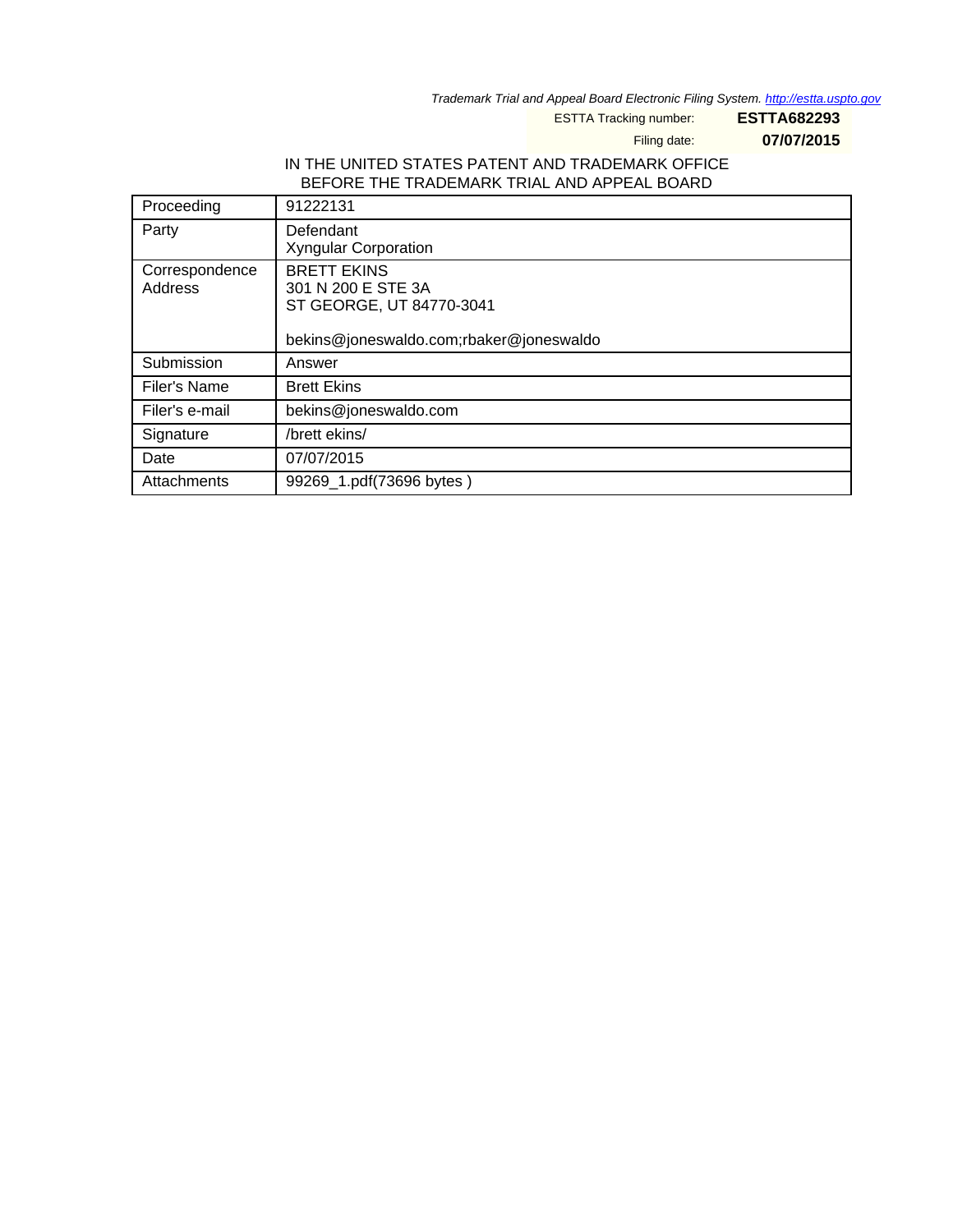### **IN THE UNITED STATES PATENT AND TRADEMARK OFFICE BEFORE THE TRADEMARK TRIAL AND APPEAL BOARD**

## GLOBAL NUTRITION GROUP, INC.

Opposer,

v.

XYNGULAR CORPORATION,

Applicant.

Opposition No. 91222131 Serial No.: 86/460,708 Mark: XR2 (stylized)

#### **ANSWER**

Xyngular Corporation ("Applicant") submits the following Answer to the Notice of Opposition ("Opposition") filed by Global Nutrition Group, Inc. ("Opposer") against the abovereferenced application as follows:

1. Applicant admits that the USPTO's TESS database shows that Global Nutrition Group, Inc. owns Reg. No. 4,358,666. Applicant is without knowledge or information sufficient to form a belief as to the truth of the remaining allegations contained in Paragraph 1 of the Opposition and on that basis denies each and every such allegation.

2. Applicant is without knowledge or information sufficient to form a belief as to the truth of the allegations contained in Paragraph 2 of the Opposition and on that basis denies each and every allegation contained therein.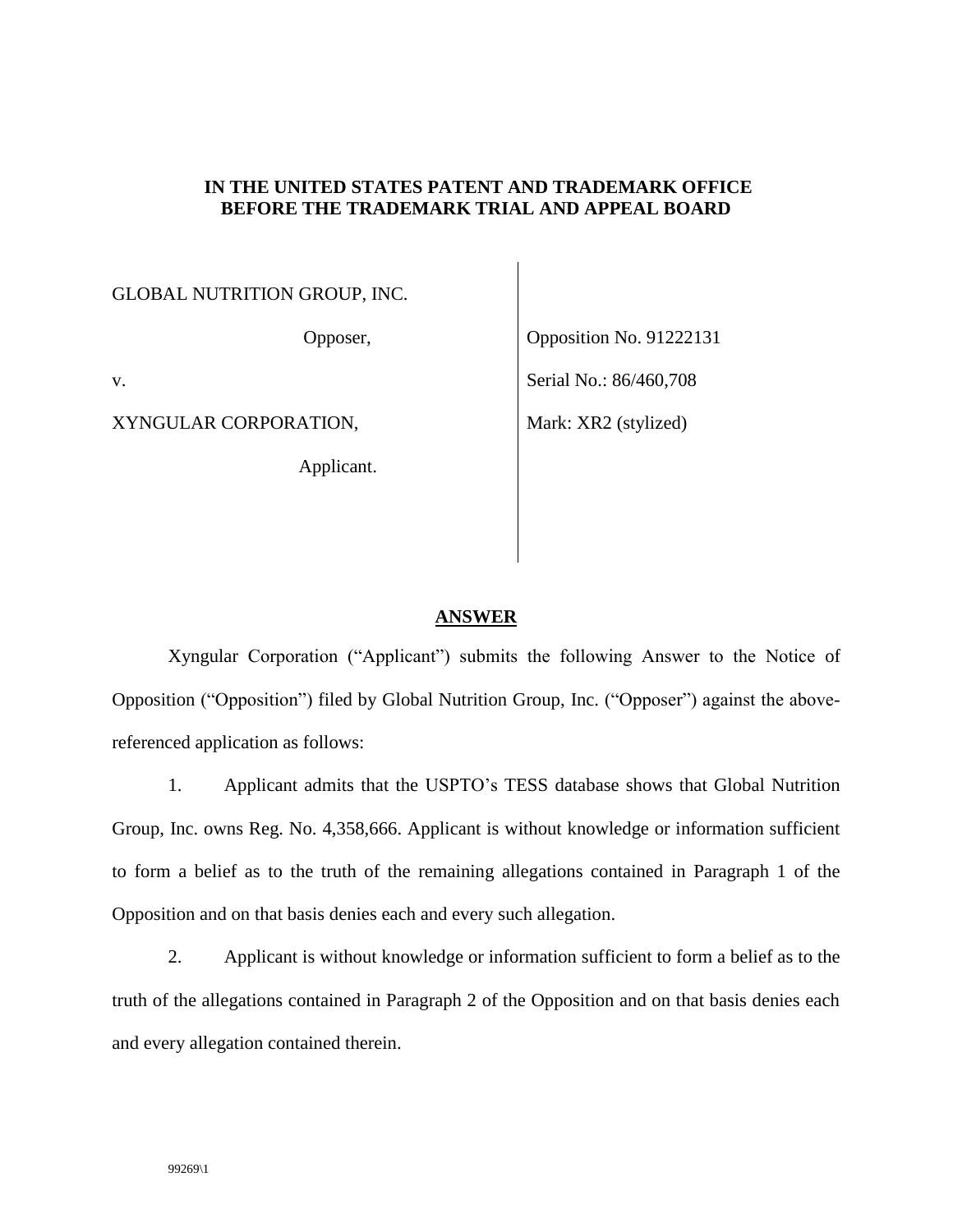3. Admitted.

4. Applicant is without knowledge or information sufficient to form a belief as to the truth of the allegations contained in Paragraph 4 of the Opposition and on that basis denies each and every allegation contained therein.

5. Denied.

6. Denied.

7. Applicant is without knowledge or information sufficient to form a belief as to the truth of the allegations contained in Paragraph 7 of the Opposition and on that basis denies each and every allegation contained therein.

8. Applicant is without knowledge or information sufficient to form a belief as to the truth of the allegations contained in Paragraph 8 of the Opposition and on that basis denies each and every allegation contained therein.

9. Denied.

10. Denied.

11. Denied.

### **AFFIRMATIVE DEFENSES**

1. Opposer has failed to state a claim upon which relief can be granted.

2. Applicant reserves the right to assert additional affirmative defenses and to supplement those asserted herein upon discovery of further information and investigation into the Opposer's claims.